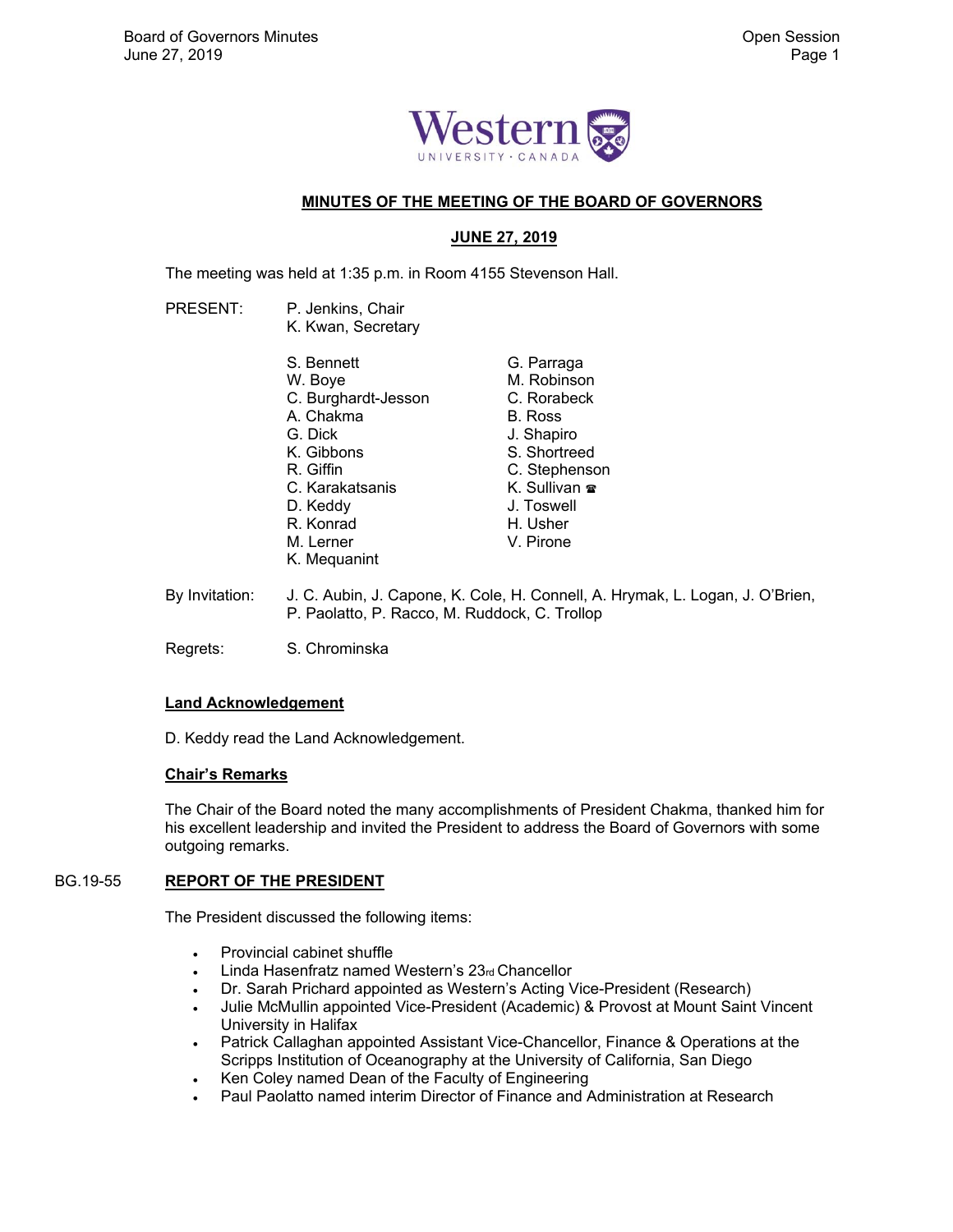Western

- Jim Weese appointed Acting Vice-Provost & Associate Vice-President (International)
- Kevin Shoemaker named as interim Associate Vice-President (Research)
- The selection committee for the next Dean of the Schulich School of Medicine & Dentistry remains underway
- Review Committees for the Vice-Provost (Academic Planning, Policy & Faculty) and the Dean of Social Science are underway
- Selection committees to recruit the next Vice-President (Research), next Associate Vice-President (Research), and the next Vice-Provost & Associate Vice-President (International) will soon be struck or have already begun their work

Additional items reported on by the President:

- The President noted his ongoing support of the University and his gratitude to the Board of Governors for the privilege serving as the President of the University.
- A member asked if the President would like to make any comments on the *Times Higher Education* World University Rankings 2019. The President advised that Western had worked hard to improve in the ranking metrics, but that other universities were working equally as hard. He stated that Asian and Australian universities were performing quite well, and that this is an opportunity for the University to improve by challenging the status quo.
- A member noted that the Library and Information Sciences program performed well against its previous standing.

A member requested information on the retirement incentive offer provided to Faculty, including the parameters and eligibility criteria. She requested clarification on why this was not offered to staff members. The President advised the Board that 38 faculty members had elected to take advantage of the program, to date.

Dr. A. Hrymak (Provost & Vice-President (Academic) noted that approximately 320 people were eligible for the incentive program. Individualized packages were sent to eligible faculty, discussing details relating to exit dates (between January 2020 through July 2020) and compensation. He stated that the Human Resources Department is actively working with eligible faculty who are interested in considering this opportunity. The Provost informed members that staff members had not been offered the incentive package, but that ongoing review of the budget and needs of the University did not rule out the possibility of a package at a later time.

A member requested clarification on the Right to Strike Legislation from the provincial government and asked if there were any employee groups currently bargaining. Dr. A. Hrymak (Provost & Vice-President (Academic) advised the Board that the University was in discussions with UWOFA-LA.

### BG.19-56 **UNANIMOUS CONSENT AGENDA**

It was moved by K. Gibbons, seconded by C. Rorabeck,

That the 13 items listed in Appendix I, Unanimous Consent Agenda be approved or received for information, except item 8 from Appendix V, the 2018 Annual Report: Campus Community Police Service.

CARRIED

### BG.19-57 **Minutes of the Previous Meeting**

The open session minutes of the meeting of April 25, 2019 were approved as circulated.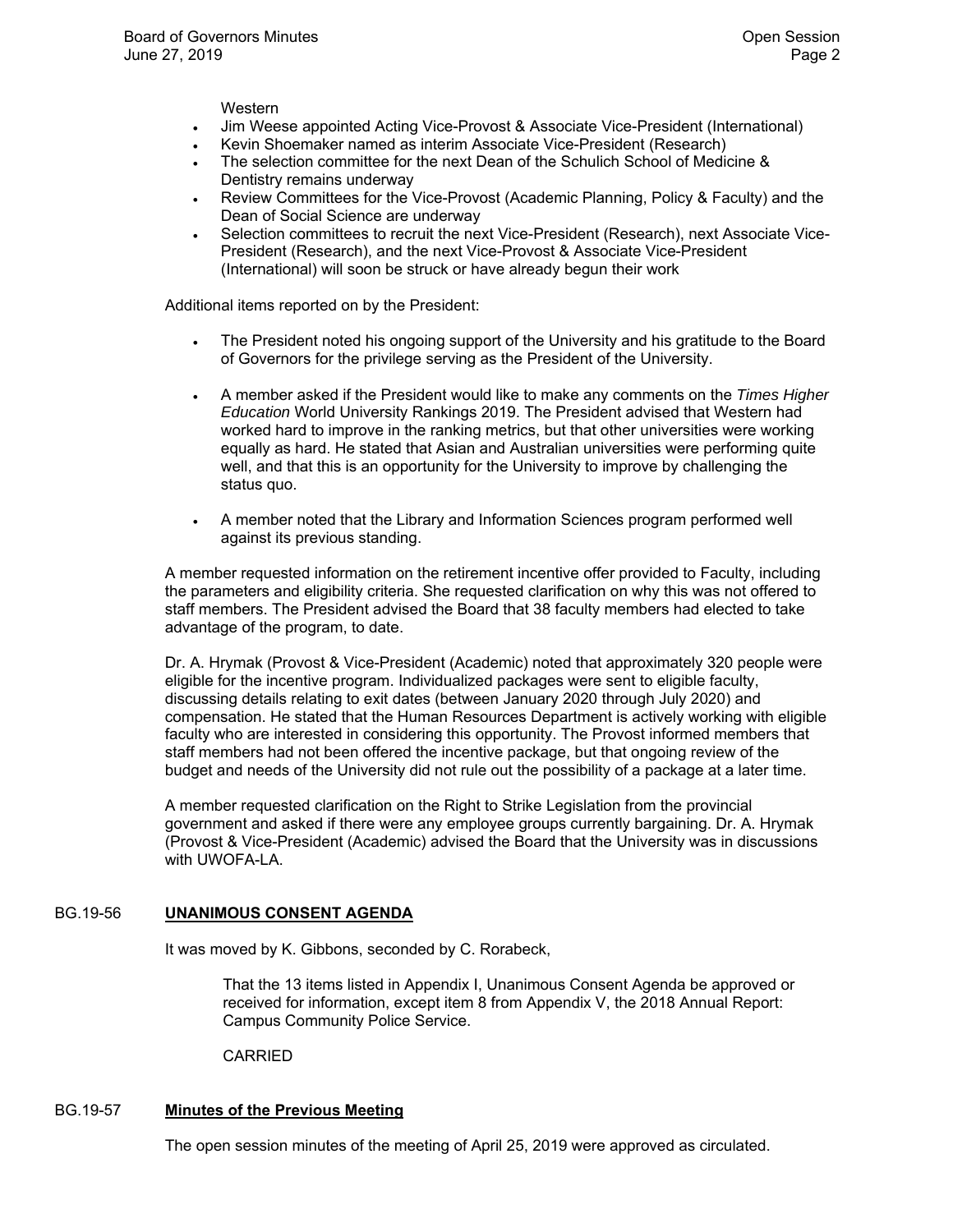#### BG.19-58 **Business Arising from the Minutes**

There were no items noted as business arising from the January 24, 2019 minutes.

### **REPORT OF THE PROPERTY & FINANCE COMMITTEE** [Appendix II]

 Prior to considering the Report of the Property & Finance Committee, K. Gibbons provided a high-level overview of the recent work of the Committee.

BG.19-59 Revisions to MAPP Policies

It was moved by K. Gibbons, seconded by D. Keddy,

That the Board of Governors approve revisions to the following MAPP policies attached as Appendix II, Annex's 1-4 as shown below:

That MAPP 1.25 be amended as shown in Appendix II, Annex 1 That MAPP 1.10 be deleted as shown in Appendix II, Annex 2 That MAPP 1.50 be amended and renamed "Signage and Election Posters" as shown in Appendix II, Annex 3 and, That MAPP 1.36 be amended as shown in Appendix II, Annex 4.

CARRIED

# BG.19-60 MAPP 2.12 Acquisition of Investment Services – Revisions to Policy

It was moved by K. Gibbons, seconded by R. Konrad,

That the Board of Governors approve revisions to MAPP 2.12 as shown in Appendix II, Annex 5.

CARRIED

#### BG.19-61 MAPP 2.26 Statement of Investment Objectives Policies and Governance

It was moved by K. Gibbons, seconded by G. Dick,

That the Board of Governors approve the revised Statement of Investment Objectives, Policies & Governance for the Short-Term Portfolio, the Mid-Term Portfolio and the Operating and Endowment Fund.

CARRIED

# BG.19-62 MAPP X.XX – Major Strategic Opportunities Fund Policy

It was moved by K. Gibbons, seconded by R. Konrad,

That the Board of Governors approve the Major Strategic Opportunities Fund Policy (MAPP X.XX) as shown in Appendix II, Annex 6, and,

That the Board of Governors approve \$250 million from the Undistributed Investment Returns be set aside for this purpose, effective July 1, 2019.

In the discussions it was noted that the policy provides the President with the ability to take timely advantage of strategic opportunities, with full transparency and oversight through approval of all proposals by the Board of Governors. This oversight would include risk management of the fund. It was also noted that the incoming President was aware of the fund.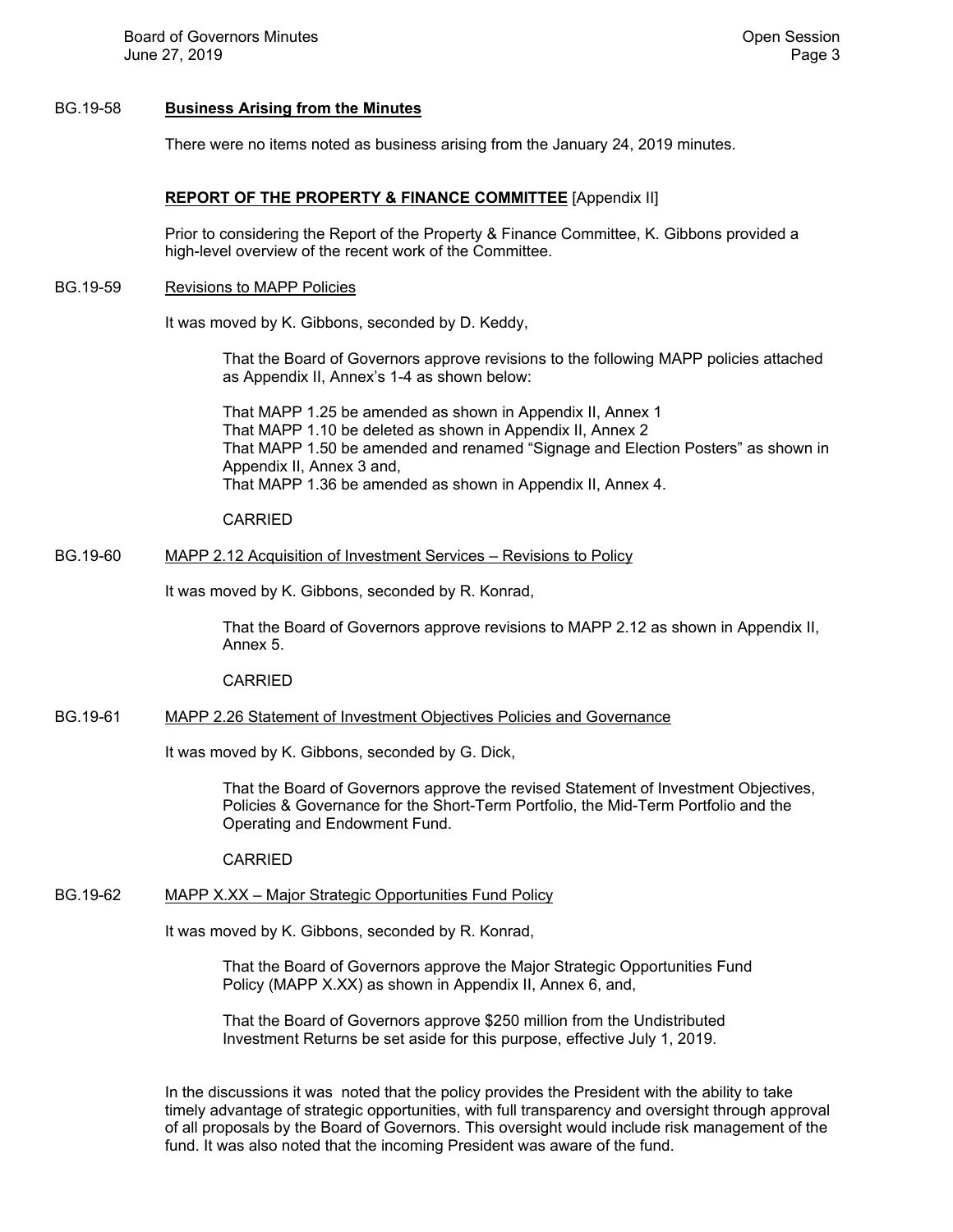Issues raised by Board members included a concern that investment of the funds could limit the funding pool for projects such as renovations and other capital projects in the future.

#### CARRIED

#### BG.19-63 New Tuition Fee Proposal for 2019-20 Medicine (MD) Program

It was moved by K. Gibbons, seconded by G. Parraga,

That the Board of Governors approve the following proposal of tuition fees for 2019-20:

Medicine (MD) – 5th Year: 50% of 4th Year Rate

CARRIED

### BG.19-64 Revised Tuition Fee Recommendations for 2019-20 Part-Time JD Program

It was moved by K. Gibbons, seconded by G. Dick,

That the Board of Governors approve the following revision of tuition fees for 2019-20:

Part-time Per-Course Undergraduate Law (JD): 1/7th of Full-Time Rate

CARRIED

# BG.19-65 **Information Items Reported by the Property & Finance Committee**

 The Report of the Property & Finance Committee, detailed in Appendix II, contained the following items that were received for information by unanimous consent:

- Scholarships, Awards, Prizes
- Lucas Family Women in Science Distinguished Scholar
- Ancillary Financial Report
- Quarterly Ratio-Report on Non-Endowed Funds
- Quarterly Report 2018-19 Operating Budget Update as at April 30, 2019

### **REPORT OF THE GOVERNANCE & BY-LAWS COMMITTEE** [Appendix III]

 Prior to considering the Report of the Governance and By-Laws Committee, R. Konrad provided a high-level overview of the recent work of the Committee.

### BG.19-66 **Statement on Equity, Diversity and Inclusion**

It was moved by R. Konrad, seconded by D. Keddy,

That the Board of Governors approve the Statement on Equity, Diversity, and Inclusion, as a statement of principle of the Board, as shown in Appendix III, Annex 1.

CARRIED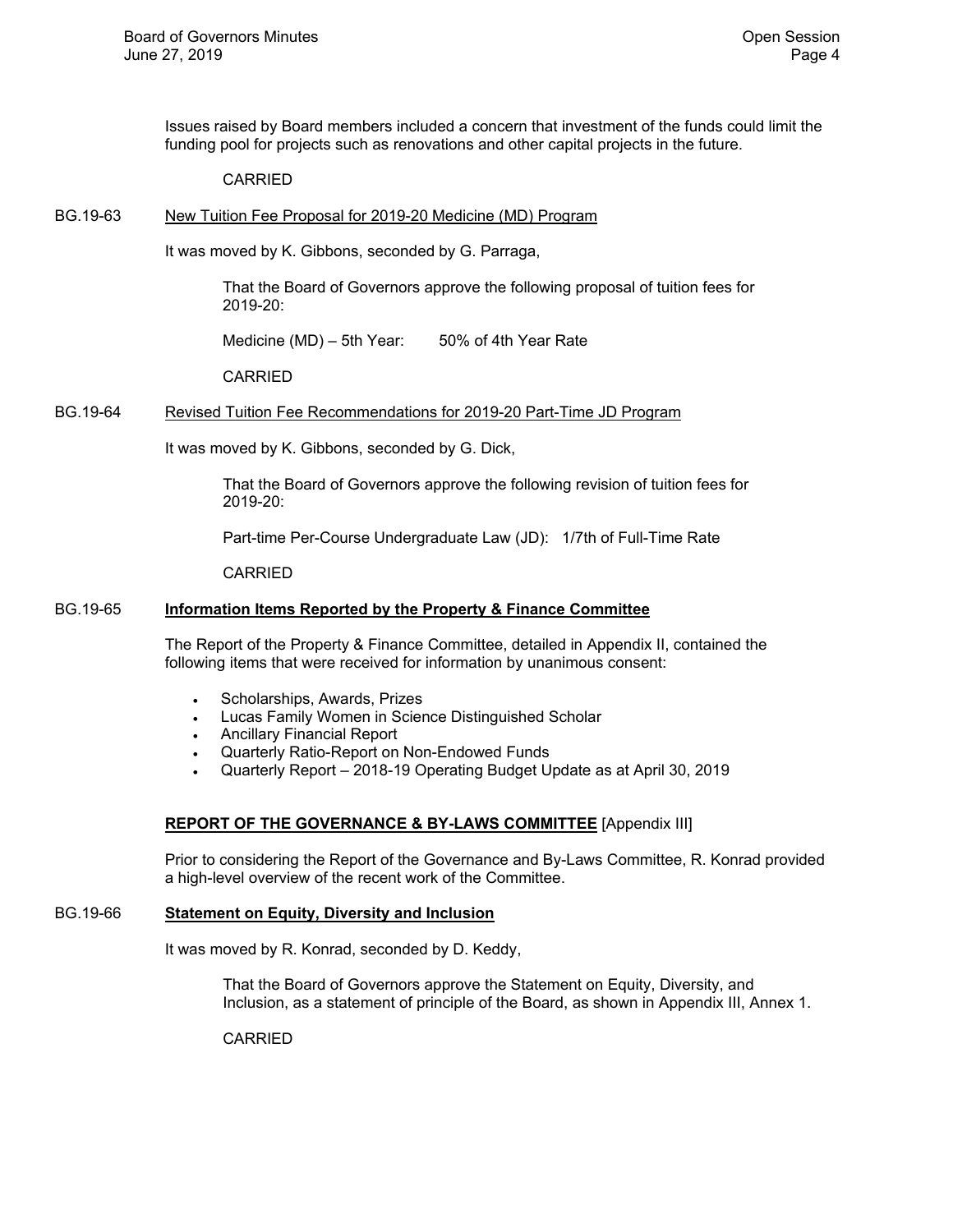### BG.19-67 **Revisions to By-Law No. 1 and the Principles of Engagement for Members of the Board of Governors, and approval of the new Process for Dealing with a Breach of the Principles of Engagement for Members of the Board of Governors**

It was moved by R. Konrad, seconded by G. Dick,

That the Board of Governors approve the amendments to By-Law No. 1, as shown in Appendix III, Annex 2, and

That the Board of Governors approve the amendments to the Principles of Engagement for Members of the Board of Governors, as shown in Appendix III, Annex 3, and

That the Board of Governors approve the Process for Dealing with a Breach of the Principles of Engagement for Members of the Board of Governors, as shown in Appendix III, Annex 4.

R. Konrad advised members that the item had been reviewed at the previous meeting of the Board of Governors. He outlined the purpose of the By-Law and noted that the proposed changes clarified the powers of the Board of Governors to execute on the various authorities provided within the UWO Act.

The question was called and CARRIED.

Governor Lerner requested that his vote against the motion be recorded in the minutes.

### **REPORT OF THE SENIOR POLICY & OPERATIONS COMMITTEE** [Appendix IV]

 Prior to considering the Report of the Senior Policy & Operations Committee, P. Jenkins provided a high-level overview of the recent work of the Committee.

### BG.19-68 **Information Items reported by the Senior Policy & Operations Committee**

 Appendix IV, Report of the Senior Policy & Operations Committee, contained the following item that was received for information by unanimous consent:

Membership of the University Discipline Appeal Committee (UDAC)

### **REPORT OF THE AUDIT COMMITTEE** [Appendix V]

 Prior to considering the Report of the Audit Committee, S. Bennett provided a high-level overview of the recent work of the Committee.

#### BG.19-69 **2018 Campus Community Police Service Annual Report**

 L. Logan Vice-President (Operations & Finance) and J. C. Aubin, Campus Police provided the Board of Governors with a presentation on the 2018 Campus Community Police Service Annual Report.

A member requested clarification on the complement of female officers with specific information on any changes to the female officer complement of Campus Police. L. Logan noted that going forward the report will include a composition for Board of Governors members.

A member further noted that the report references a strategic plan but was unable to locate a copy of the plan for Campus Police online. L. Logan Vice-President advised members that the Campus Police website would be updated with the Strategic Plan.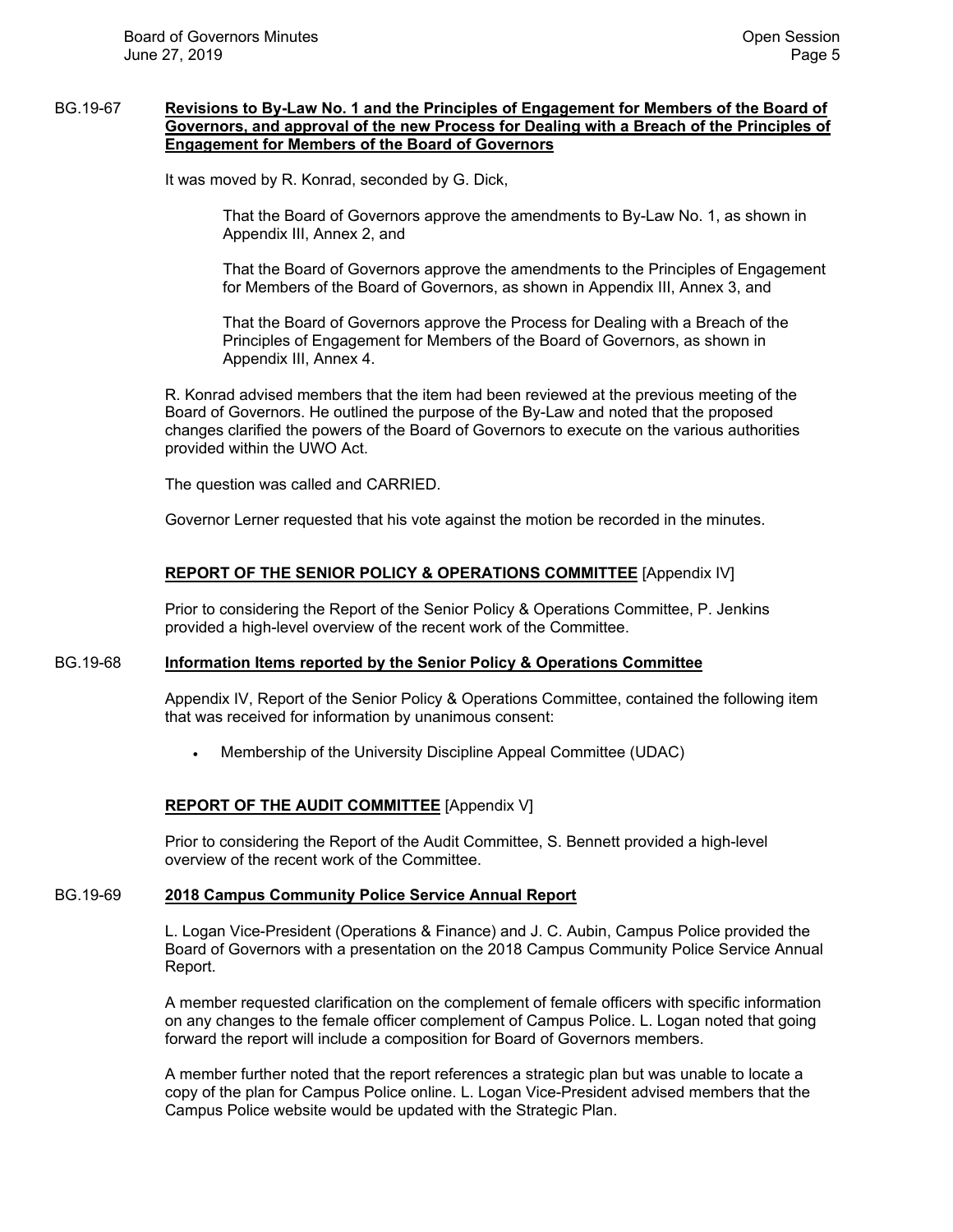# **REPORT OF THE FUND RAISING AND DONOR RELATIONS COMMITTEE** [Appendix VI]

 Prior to considering the Report of the Audit Committee, K. Cole provided a high-level overview of the recent work of the Committee.

### BG.19-70 **Information Items reported by the Fund Raising and Donor Relations Committee**

 Appendix VI, Report of the Fund Raising and Donor Relations Committee, contained the following item that was received for information by unanimous consent:

Fund Raising Initiatives Quarterly Report to April 30, 2019

### **ITEMS REFERRED BY SENATE** [Appendix VII]

### BG.19-71 **Renewal of the Affiliation Agreement between The University of Western Ontario and Brescia University College, Huron University College, and King's University College**

It was moved by A. Chakma, seconded by B. Ross,

That the Board of Governors approve the Affiliation Agreement between The University of Western Ontario and Brescia University College, Huron University College, and King's University College for a four-year term effective July 1, 2019, as shown in Appendix VII, Annex 1.

#### CARRIED

#### BG.19-72 **Approval of the Institute for Earth and Space Exploration**

It was moved by D. Keddy, seconded by H. Usher,

That the Board of Governors approve the establishment of the Institute for Earth and Space Exploration, effective July 1, 2019.

Dr. J. Capone, Vice-President (Research) discussed the positive impact that the Institute for Earth and Space Exploration would have on the campus community, noting to members the various partnerships that the institute would bring to the University's campus. The Vice-President (Research) provided members with details relating to funding, research priorities and core faculty partnerships that could develop from the establishment of the Institute.

The question was called and CARRIED.

#### BG.19-73 **John M. Thompson Centre for Engineering Leadership and Innovation**

It was moved by K. Gibbons, seconded by B. Ross,

That the Board of Governors approve that the Centre of Engineering Leadership and innovation within the Faculty of Engineering be named the John M. Thompson Centre for Engineering Leadership and Innovation.

#### CARRIED

### BG.19-74 **Faculty of Arts and Humanities – Proposed Name Change: "Department of Modern Languages and Literatures" to "Department of Languages and Cultures"**

It was moved by V. Pirone, seconded by G. Dick,

That the Board of Governors approve that the name of the Department of Modern Languages and Literatures within the Faculty of Arts and Humanities be changed to the Department of Languages and Cultures effective July 1, 2019, and